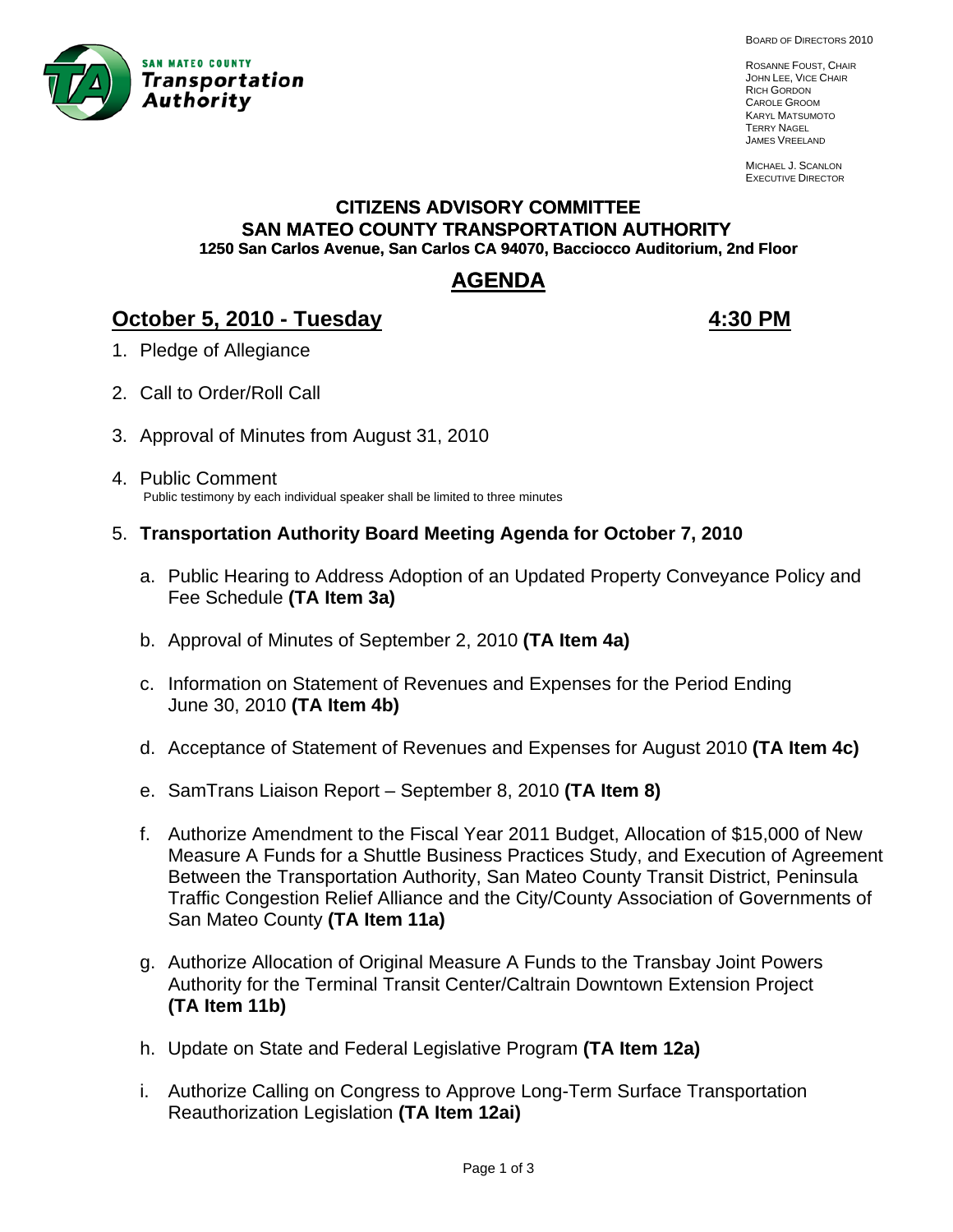- j. Authorize Support of Measure M The City/County Association of Governments of San Mateo County Vehicle Registration Fee to Fund Local Transportation Improvements in San Mateo County **(TA Item 12aii)**
- k. Highway Program: US 101/Broadway Interchange **(TA Item 12b)**
- 6. Report of the Chair (P. Dixon)
- 7. Report from Staff (J. Hurley)
- 8. Member Comments/Requests
- 9. Date, Time and Place of Next Meeting: Tuesday, November 2 2010 at 4:30 p.m., San Mateo County Transit District Administrative Building, Bacciocco Auditorium, 2<sup>nd</sup> Floor, 1250 San Carlos Avenue, San Carlos, CA 94070
- 10. Adjournment

*All items on this agenda are subject to action* 

**CAC MEMBERS:** Barbara Arietta (Vice Chair)  $\cdot$  Jim Bigelow  $\cdot$  Pat Dixon (Chair)  $\cdot$  John Fox  $\cdot$  Rich Hedges  $\cdot$  Randall Hees  $\cdot$ Elizabeth Lasensky · Austin Mader-Clark · Doris Maez · Daniel Mensing · Larry Shaine · April Vargas · James Whittemore · Paul Young · George Zimmerman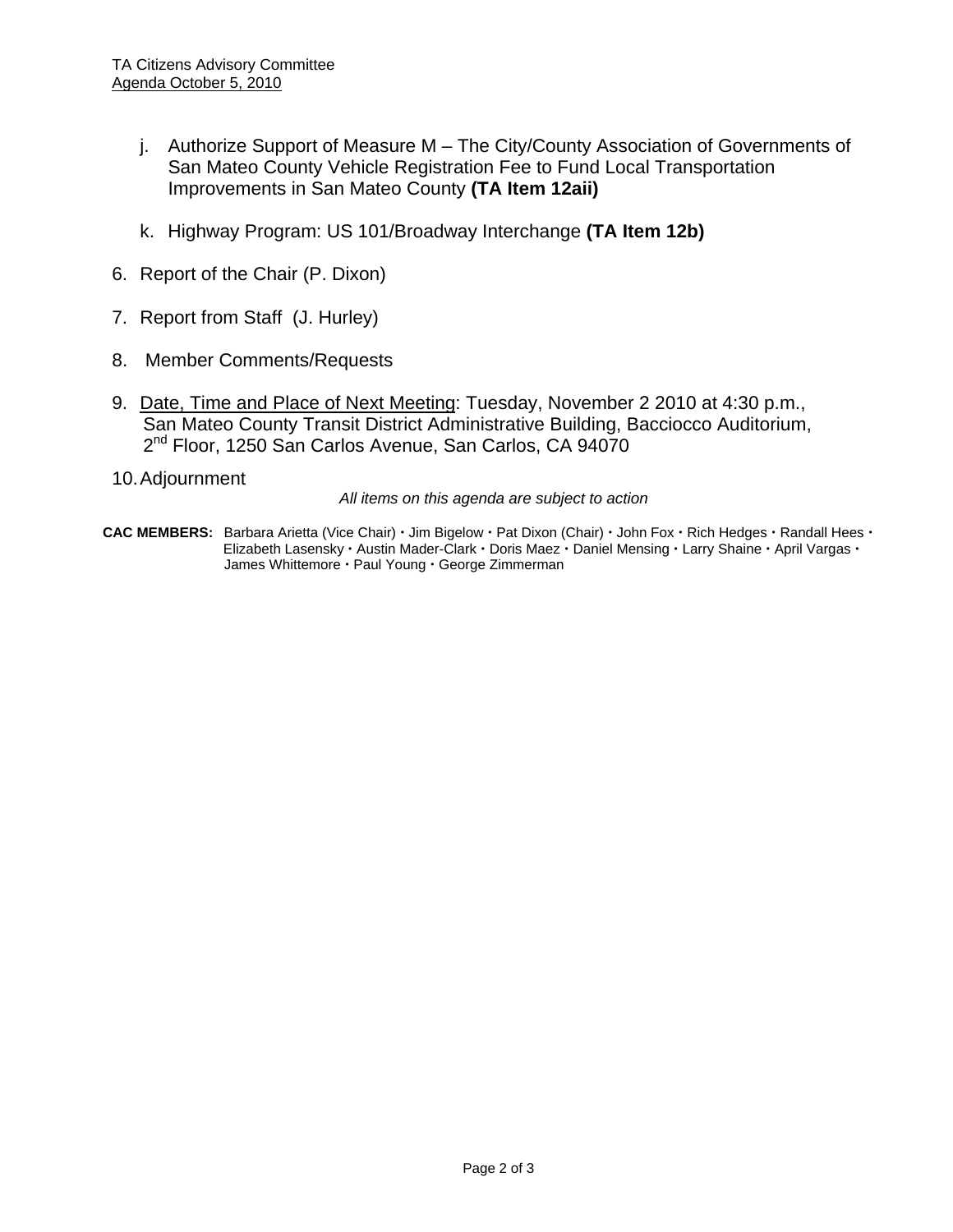# *INFORMATION TO THE PUBLIC*

If you have questions on the agenda, please contact the Assistant District Secretary at 650-508-6223. Assisted listening devices are available upon request. Agendas are available on the Transportation Authority Website at [www.smcta.com.](http://www.smcta.com/)

#### *Date and Time of Boards and Advisory Committee Meetings*

San Mateo County Transportation Authority (TA) Committees and Board: First Thursday of the month, 5 p.m. Transportation Authority Citizens Advisory Committee (CAC): Tuesday preceding first Thursday of the month, 4:30 p.m. Date, time and location of meetings may be changed as needed.

#### *Location of Meeting*

The San Mateo County Transit District Administrative Office is located at 1250 San Carlos Ave., San Carlos, which is one block west of the San Carlos Caltrain Station on El Camino Real, accessible by SamTrans bus Routes: 260, 295, 390, 391, KX. [Click here for map.](http://maps.google.com/maps?f=q&hl=en&geocode=&q=1250+San+Carlos+Ave,+San+Carlos,+CA+94070&sll=37.0625,-95.677068&sspn=33.077336,56.25&ie=UTF8&ll=37.507394,-122.261996&spn=0.008085,0.013733&z=16)

#### *Public Comment*

If you wish to address the Citizens Advisory Committee, please fill out a speaker's card located on the agenda table. If you have anything that you wish distributed to the Citizens Advisory Committee and included for the official record, please hand it to the Assistant Authority Secretary, who will distribute the information to the Committee members and staff.

Members of the public may address the Citizens Advisory Committee on non-agendized items under the Public Comment item on the agenda. Public testimony by each individual speaker shall be limited to three minutes and items raised that require a response will be deferred for staff reply.

#### *Accessibility for Individuals with Disabilities*

Upon request, the TA will provide for written agenda materials in appropriate alternative formats, or disability-related modification or accommodation, including auxiliary aids or services, to enable individuals with disabilities to participate in public meetings. Please send a written request, including your name, mailing address, phone number and brief description of the requested materials and a preferred alternative format or auxiliary aid or service at least two days before the meeting. Requests should be mailed to Rosemary Lake at San Mateo County Transportation Authority, 1250 San Carlos Avenue, San Carlos, CA 94070-1306; or email to [cacsecretary@smcta.com](mailto:cacsecretary@smcta.com); or by phone at 650-508-6223, or TDD 650-508-6448.

#### *Availability of Public Records*

All public records relating to an open session item on this agenda, which are not exempt from disclosure pursuant to the California Public Records Act, that are distributed to a majority of the legislative body will be available for public inspection at 1250 San Carlos Avenue, San Carlos, CA 94070-1306, at the same time that the public records are distributed or made available to the legislative body.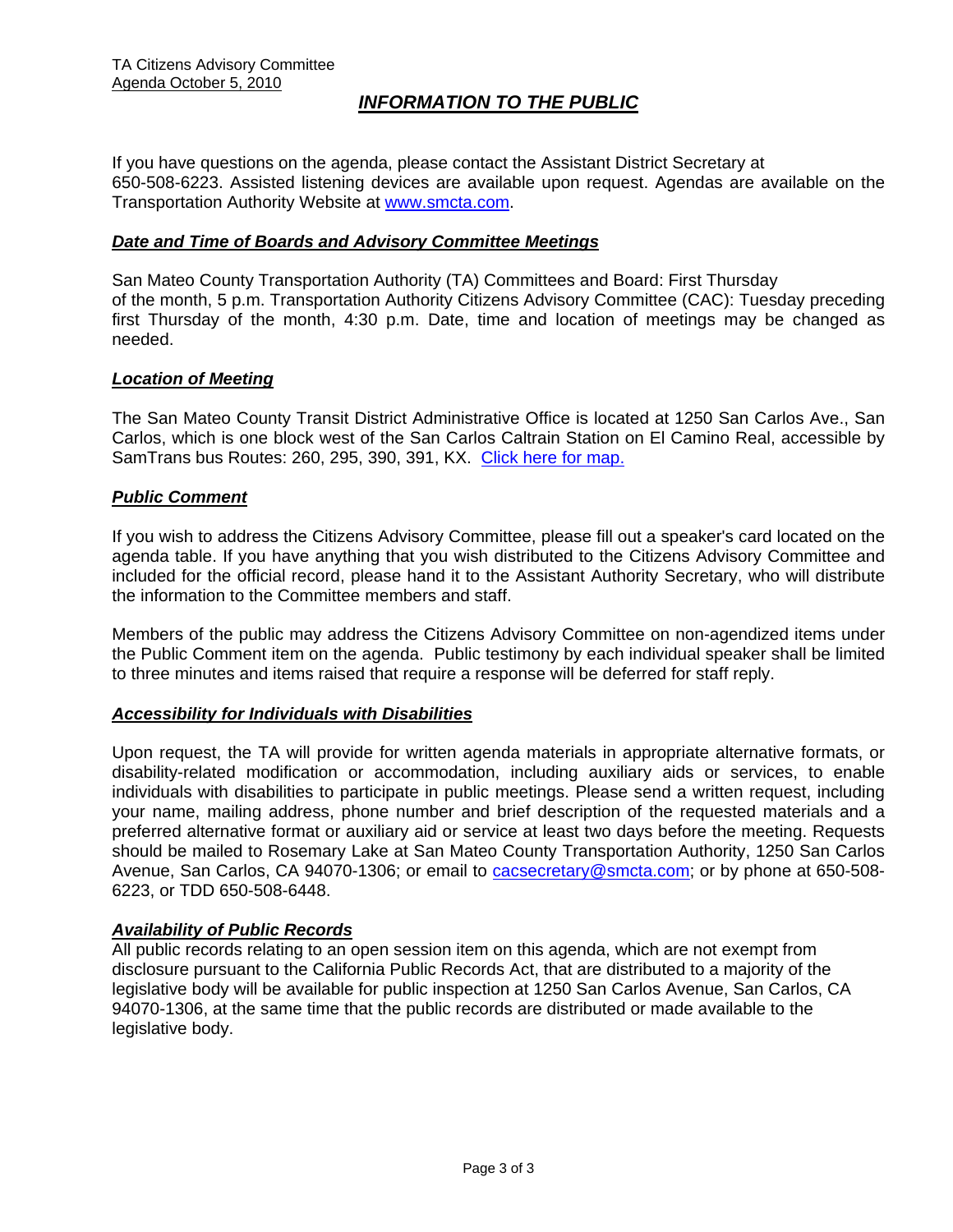# **CITIZENS ADVISORY COMMITTE SAN MATEO COUNTY TRANSPORTATION AUTHORITY**

1250 San Carlos Avenue, San Carlos CA 94070 Bacciocco Auditorium, 2<sup>nd</sup> Floor

# **MINUTES OF AUGUST 31, 2010**

**MEMBERS PRESENT:** B. Arietta, J. Bigelow, P. Dixon (Chair), J. Fox, R. Hedges, R. Hees, E. Lasensky, A. Mader-Clark, D. Mensing, L. Shaine, J. Whittemore, A. Vargas, P. Young, G. Zimmerman

#### **MEMBERS ABSENT:** D. Maez

**STAFF PRESENT:** S. Cocke, M. Espinosa, K. Green, R. Lake, K. Rothschild, L. Snow

Chair Pat Dixon called the meeting to order at 4:38 p.m. Dan Mensing led the Pledge of Allegiance.

# **APPROVAL OF MINUTES**

A motion (Hees/Zimmerman) to approve the minutes of June 29, 2010 was passed.

## **PUBLIC COMMENT**

None

# **ITEMS FOR REVIEW – SEPTEMBER 2, 2010 TA BOARD AGENDA**

There was no discussion on the following items:

- 1. Approval of Minutes of July 1, 2010 TA Item 3a
- 2. Acceptance of Statement of Revenues and Expenses for the Period Ending July 2010 TA Item 3c
- 3. SamTrans Liaison Report July 14, 2010 TA Item 7

April Vargas asked about a bus shelter location in East Menlo Park and how bus shelter locations are determined. Rich Hedges said the local government must make a proposal for a grant, which is reviewed by staff and citizens and then the money is granted. He provided Ms. Vargas with contact information for the appropriate staff person in the city of Menlo Park.

#### **Information on Statement of Revenues and Expenses for the Period Ending June 30, 2010 – TA Item 3b**

Jim Whittemore would like to receive the Statement of Revenues and Expenses before the October 7 board meeting. Director TA Program Joe Hurley said he would look into request.

#### Public Comment

Pat Giorni, Burlingame, said she requested a bus shelter in Burlingame through Executive Officer, Public Affairs Mark Simon.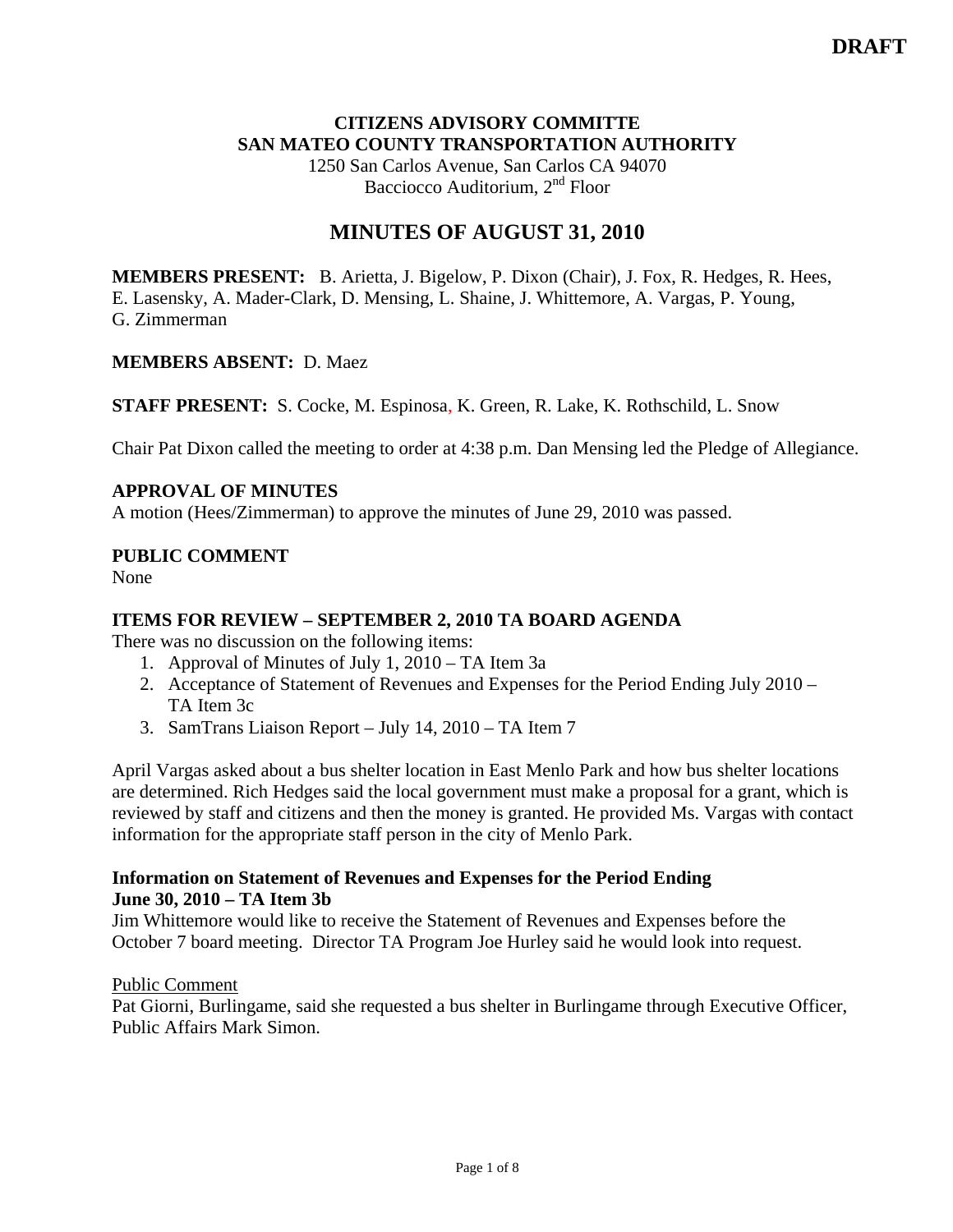#### **Call for a Public Hearing on October 7, 2010 for Adoption of an Updated Property Conveyance Policy and Fee Schedule – TA Item 10**

Mr. Hurley said the public hearing will take place at the October 7 TA Board meeting. The policy will provide administrative guidance for processing requests by third parties involving encroachment requests or grants of property rights. The policy was originally adopted in December 2000.

## **Acceptance of Quarterly Investment Report and Fixed Income Market Review and Outlook for the Quarter Ended June 30, 2010 – TA Item 11a**

George Zimmerman expressed his concern about the large amount of TA funds still invested with the County Pool. Manager Finance Treasury Lori Snow said, in May, the TA Board and CAC accepted moving \$50 million in additional funds from the County Pool to the CSI Capital Management, Inc. (CSI) investment portfolio, to take place in amounts of \$10 million each. CSI Investment Advisor Bill Osher told staff there are not a lot of available securities to buy that are offering any kind of return, which is looking very much like the movement of the \$50 million might be stalled or delayed. The TA is witnessing the same type of competition as most municipalities, and all are facing the same thing and looking for the same quality investments.

Mr. Zimmerman asked if the returns from the County Pool are commensurate with those from CSI. Ms. Snow said the opportunities CSI is currently eyeing in the marketplace will be no better than the County Pool.

Mr. Whittemore said it's difficult to derive the County Pool's performance from the numbers they publish. Ms. Snow said performance reports are published every month on the TA's pool of investments. She said the TA also receives monthly reports from the County Pool but there isn't transparency the TA would like to see.

Mr. Whittemore asked what form of cost basis is used. Ms. Snow said she imagines the County Pool is required to be consistent across all their numbers and will follow up on this request.

Mr. Hedges asked what percentage of TA investments are long or short term. Ms. Snow said Exhibit 1-Report of Investments in the TA Board packet shows the longest term investment goes out until 2014. The strategy over the last year and a half is to invest shorter than longer, which offers the opportunity to replace if the TA finds itself in a rising interest rate market.

Mr. Hedges asked if the TA looks at California general obligation bonds and American bonds with higher interest rates. Ms. Snow will review their risk profile and report back.

Mr. Hedges said the California Constitution requires California bond debt service be paid first. Ms. Snow will follow up on this comment.

# **Authorize Allocation to the Peninsula Corridor Joint Powers Board (JPB) in the Amount of \$3,000,000 for San Mateo County's Local Share for the Caltrain Systemwide Capital Improvement Program for Fiscal Year 2011 – TA Item 11b**

Mr. Hurley said Caltrain will undertake a number of new and continuing systemwide capital improvements, which include rolling stock, track improvements, and bridge work that are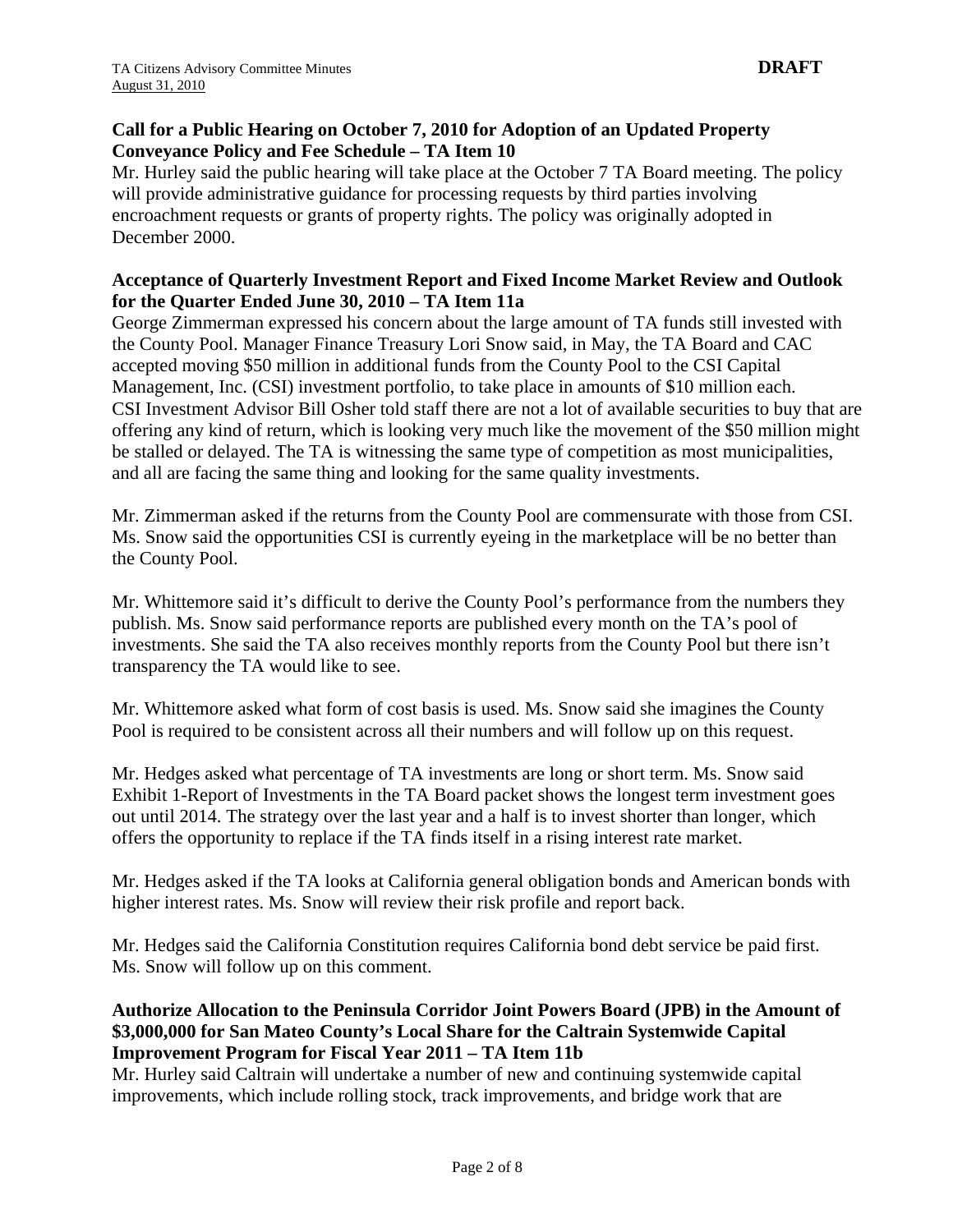systemwide rather than county-specific. San Francisco and Santa Clara counties each will contribute \$3,000,000.

Mr. Zimmerman asked if there are any contingencies in the JPB agreement that the other counties will allocate their fair share. Mr. Hurley said the invoices are paid on a proportional basis and when an invoice is submitted, it's an equal drawdown for each agency.

Jim Bigelow said these allocations are leveraged with other funds and the agencies have historically contributed their share.

A motion (Bigelow/Zimmerman) to support allocation of the local share was approved.

# **Authorize Allocation to the Peninsula Congestion Relief Alliance (Alliance) up to an Amount of \$398,103 for the Alternate Congestion Relief (ACR) Program Funding Request for Fiscal Year 2011 – TA Item 11c**

Mr. Hurley said the allocation will fund a program that supports local shuttles and partners with businesses in the area. This provides the same amount of Measure A funding as in the past and will be carried forward until the ACR call for projects in a year and a half.

A motion (Hees/Shaine) to support the allocation to the Alliance was approved.

Mr. Shaine asked if this was the Alliance's primary funding source. Mr. Hurley said other sources are the City/County Association of Governments of San Mateo County (C/CAG) and the Air Resource Board as well as participating businesses.

## **Authorize Allocation to C/CAG in the Amount of \$650,000 to Fund Implementation of Traffic Congestion Relief Programs Through Fiscal Year 2011 – TA Item 11d**

Mr. Hurley said the funding to C/CAG includes \$300,000 for the shuttle program, \$100,000 for the Ramp Metering Project, \$150,000 to maintain and update the Countywide Travel Forecasting Model, and \$100,000 to update the San Mateo County Comprehensive Bike Route Plan.

A motion (Zimmerman/Arietta) to support the allocation to C/CAG was approved.

Mr. Whittemore asked if the ramp metering program involves lights on Highway 280. Mr. Hurley said Yes, from Highway 380 to the San Francisco County line.

#### **Authorize Allocation to the Metropolitan Transportation Commission (MTC) in the Amount of \$150,000 to Fund the US 101//SR 92 Interchange Study – TA Item 11e**

Mr. Hurley said this is a study for develop and evaluate operational improvements on the within and around the 101/92 Interchange. The MTC has undertaken certain locations for assessment of congestion and this is one of the locations. The estimated study cost is \$450,000 with each partner (MTC, C/CAG, and the TA) funding \$150,000.

A motion (Hees/Bigelow) to support the allocation to the MTC was approved.

Mr. Bigelow said this project was big on the list with the renewal of Measure A and it's very worthy of further study and some solution.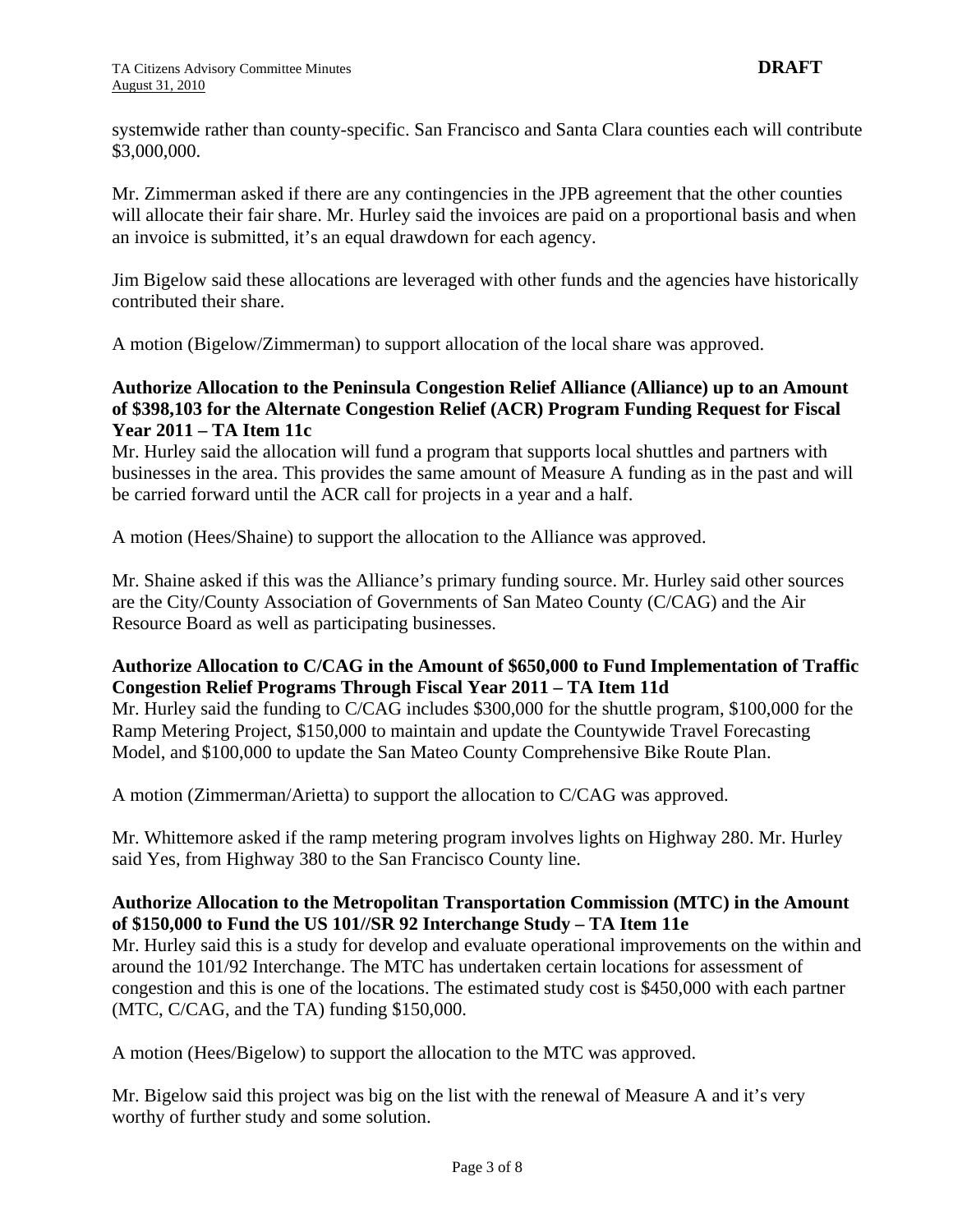Mr. Whittemore asked if the study will expand up to Delaware Street and El Camino Real and when it would be finished. Mr. Hurley said the study includes this area; the study will be completed the first part of 2011.

#### Public Comment

Pat Giorni, Burlingame, said she assumes this study is going to encompass possible construction and quick fixes and the study might say to tear down, and rebuild or redesign this section. Mr. Hurley said the intent of the study is to identify the problem and explore potential solutions.

#### Public Comment

Pat Giorni, Burlingame said, even if certification for High Speed Rail (HSR) may go through, there are questions on the possible use of Highway 101 and this should be looked at as a possible alternative for HSR if the Caltrain corridor falls through for some reason. She said the Caltrain Footprint Study, which was necessary for electrification, never took HSR into account.

Barbara Arietta said there are a variety of problems using the Highway 101 corridor for HSR including the garter snake habitat.

Randy Hees asked if the Highway 101 HSR option has been eliminated from the HSR environmental statement. Mr. Bigelow said if the California High-Speed Rail Authority (rail authority) recertifies the Environmental Impact Review (EIR) this week, it will identify Merced to Pacheco Pass to Gilroy, and onto to San Jose and San Francisco. He recalls the TA put aside about \$3 million and looked at tracks and various configurations if HSR came through San Mateo County. He said the purpose of the Footprint Study was really to look at the impacts of HSR and Caltrain electrification in the county, if HSR were to happen.

#### Public Comment

Pat Giorni, Burlingame, said she attended a Footprint Study session about a year and a half ago and the presenter asked if HSR was taken into consideration. The answer was no, which was repeated several weeks later in a Burlingame city council meeting. Mr. Hurley said a lot of valuable information has come out of the Footprint Study that has fed other studies that are underway in terms of profile adjustment, such as road under rail, road over rail, etc.

Mr. Whittemore asked if the Highway 101/SR 92 study will look at the Hayward Park rail crossing and HSR and if it extends beyond the interchange to include Delaware Street and El Camino Real, which also includes the Hayward Park and Kmart area. Mr. Hurley said it does include going up through El Camino Real on Route 92 but will likely not include the Kmart and Hayward Park rail crossing.

A motion (Hees/Bigelow) to support the study was approved.

## **Allocation of \$170,625 of New Measure A Funds: Local Shuttle Program (Part 2 of 2) – TA Item 11f**

Senior Planner Stacy Cocke said staff is recommending allocation of new Measure A Local Shuttle Program Category funds for Fiscal Year (FY) 2011. At the June 29 CAC meeting, staff presented recommendations on the five remaining applications and the CAC supported staff recommendations for the East Palo Alto Shopper shuttle, East Palo Alto Youth shuttle, Menlo Park Senior Shopper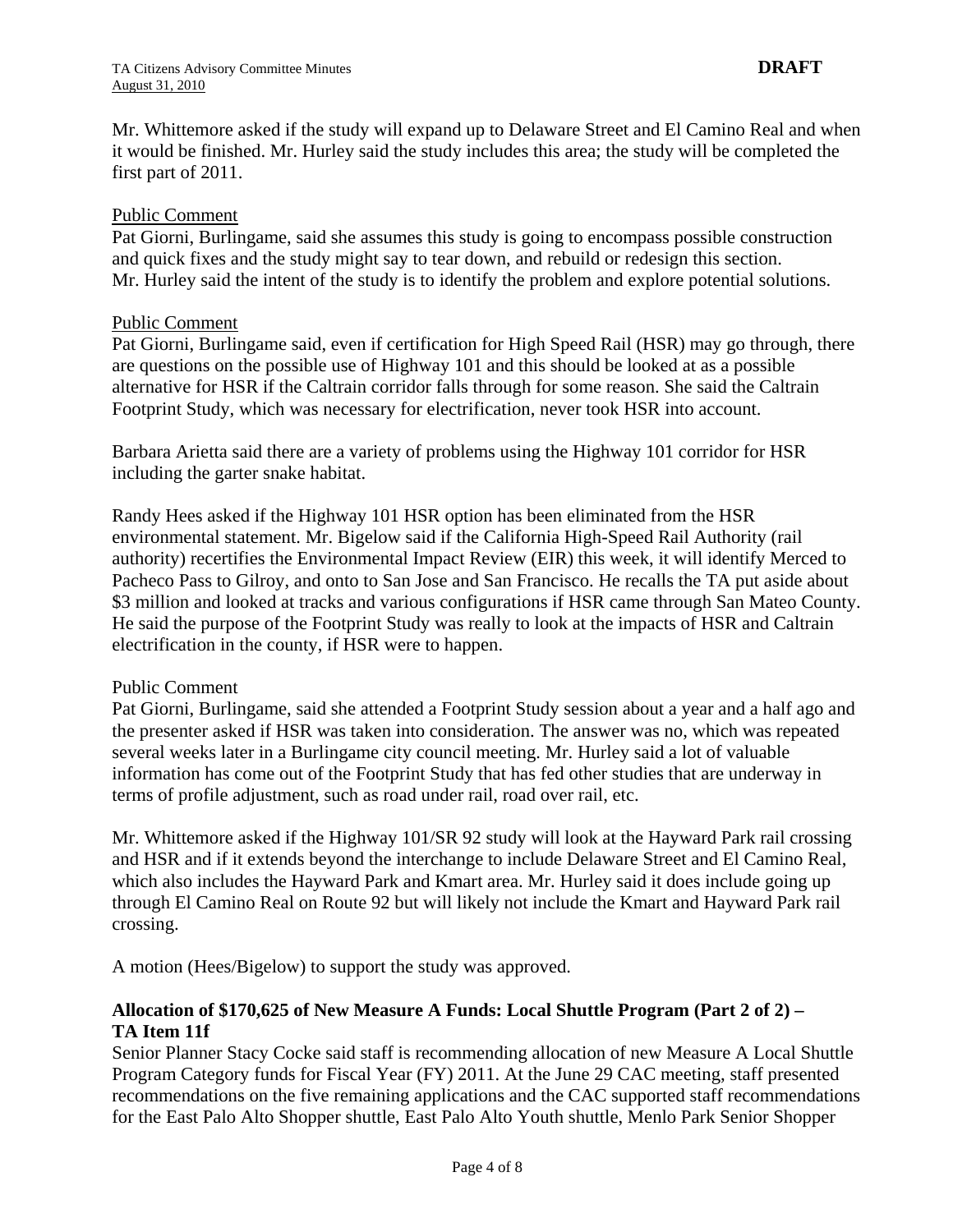shuttle and the Millbrae On-demand shuttle. The South San Francisco Ferry shuttle is only requesting funding in FY2012.

Mr. Zimmerman asked if daily ridership of 81 trips during the school year for the East Palo Alto Youth shuttle is considered low or acceptable. Ms. Cocke said this is very good, and is \$6.54 in terms of cost per passenger, which is competitive with commuter-type shuttles.

Mr. Zimmerman said the staff report notes the Menlo Park Senior shuttle's average daily ridership is 30 trips and projected future ridership is 60 passengers per week. He asked why an increase is expected. Ms. Cocke said the current shuttle operates one day per week and the proposal is to add one more day.

Mr. Shaine asked if the shuttles were leased from the Parking Corporation of America, other companies or purchased. Ms. Cocke said all the money being requested is for operations and varies based on how the city or organization runs the shuttle.

Mr. Shaine asked where the capital money comes from. Ms. Cocke said the cities are responsible for providing that award contract through the Parking Corporation of America or working with the Alliance.

Mr. Hees congratulated Ms. Cocke for her incredible command of the facts.

A motion (Hees/Hedges) to support the shuttle allocation was approved.

#### **Update on State and Federal Legislative Program – TA Item 12a**

Government Affairs Officer Kim Rothschild reported:

- Today is the last day of session for the State of California and there is no budget.
- The governor and Democrats have an agreement today, in principle, on about \$16 billion of the \$19 billion budget deficit. There are \$3.7 billion in cuts to schools, a reserve of \$500 million, the imposition of an oil severance tax, and about \$1.4 billion in adjusted projections by the Legislative Analyst's office. Additional savings of nearly \$1.5 billion have been realized through renegotiation of pension plans by six unions.
- The governor and Democrats are also pushing for another tax swap that would broaden the tax base by reducing the personal income tax and sales tax, while expanding sales tax to services, which should generate about \$2.3 billion. At this point, these are just conversations.

Mr. Hedges asked if the State will finally charge tax on Internet sales. Ms. Rothschild said there are no details on this.

Mr. Shaine asked if Proposition 22 (transportation protection) passes, would it be bulletproof. Ms. Rothschild said there will be a different governor and this can't be answered. She will follow up with the TA lobbyist and report to the CAC.

**Capital Projects Quarterly Status Report – 4th Quarter Fiscal Year 2010 – TA Item 12b**  Mr. Hurley said this report covers a lot of material and he is available for any comments or questions on the report.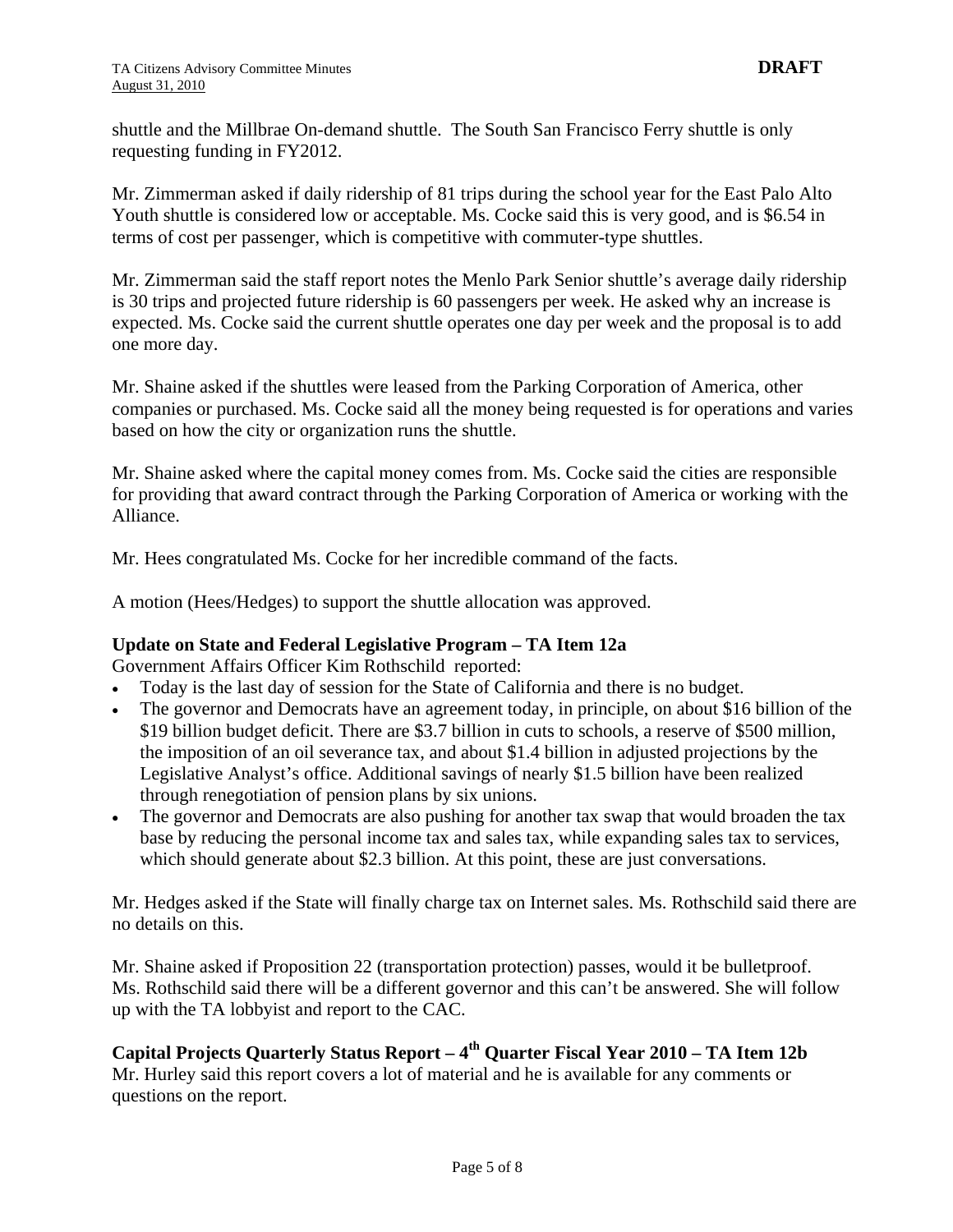Mr. Whittemore asked if he could receive the report electronically for easier reading. Assistant District Secretary Rosemary Lake said the report is available in color in the agenda packet on the TA Web site.

Mr. Shaine said, on page one of the report, the Broadway Interchange Project has all green lights and one yellow triangle. Mr. Hurley said there was a scheduling issue in the last quarter that was addressed in this quarter and the change from yellow to green had to do with solving the scheduling problem.

Ms. Arietta asked about the status of the Calera Parkway Project. Mr. Hurley said there was a public information meeting on June 22 and the comment period was extended to July 22 so items could be included in the environmental document. About 100 comments were received and the project consultant is capturing these to make sure they are addressed in the draft environmental document, which is scheduled to be released in March or April 2011.

Ms. Arietta asked about the environmental document circulation and time period. Mr. Hurley said the normal practice is to post it on the TA Web site, and make it available for review in libraries, community centers, city halls and staffed locations. The original schedule had a timeframe from August 9 to September 24 for circulation of the draft environmental document. As a result of the March 3 scoping meeting and June 22 informational meeting, the schedule has been readjusted and will be reflected in the next quarterly report, which is why the schedule light is yellow.

Paul Young left at 5:38 p.m.

Mr. Bigelow said the EIR/Environmental Impact Statement (EIS) for Dumbarton preliminary engineering has two red lights for significant issues. He said this would probably not be moved along until after the November elections. He asked if cost and ridership were key issues. Mr. Hurley replied yes. Mr. Bigelow requested an update after the November elections.

Mr. Whittemore asked if there is an audit trail when lights go from yellow to green. Mr. Hurley replied yes.

Mr. Hedges said the Dumbarton project is a weak project, in his view, and asked if the money should be moved to Caltrain or to other transportation needs rather than continuing to complete Dumbarton Rail. Mr. Bigelow said, if the project doesn't make it on ridership and funding, it is time to put it to sleep for awhile and preserve the rail corridor.

Mr. Hees asked how Dumbarton money could be distributed with the reauthorization of Measure A. Mr. Hurley said there is a rule for the original and new Measure As. The original Measure A had flexibility to shift dollars to the highest priority – Caltrain. There is no such priority under the new Measure A. If there is a significant change to the Expenditure Plan, which will be evaluated and determined by legal counsel, and it is deemed significant, it is subject to the same approval as the Measure A approval and would have to go back to the voters. Mr. Hurley said no one in any of the other Self-Help counties has done this.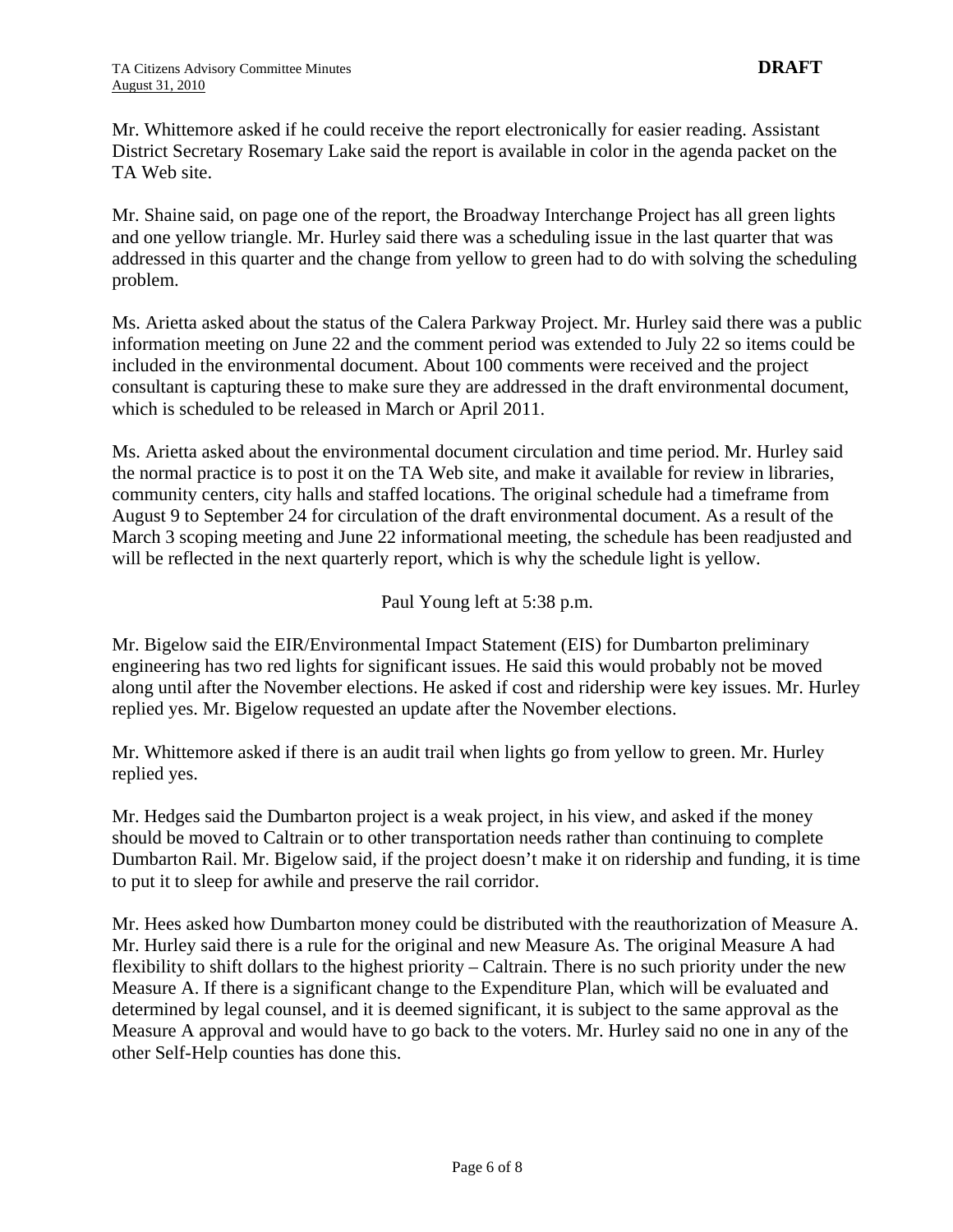## **REPORT OF THE CHAIR – PAT DIXON**

There will be a public hearing at the September 2 JPB meeting to discuss proposed service and fare changes. Comments can be made at [changes@caltrain.com.](mailto:changes@caltrain.com)

Mr. Hurley said the JPB is trying to deal with the structural deficit and is studying multiple options that include service changes and revenue increases.

Mr. Whittemore asked if the current proposal still includes service to Gilroy and weekend service. Mr. Hedges said Caltrain's press release indicates these services will remain.

Mr. Shaine said he hopes midday Giants service can be maintained.

#### **REPORT FROM STAFF – JOE HURLEY**

- Caltrain signed off last Monday on the draft environmental document associated with the Broadway Interchange reconstruction project. This clears the hurdle to release the environmental document for public comment. A public meeting to solicit public comments and address concerns associated with the project is scheduled for Wednesday, September 15 from 6 p.m. to 8 p.m. in the Burlingame public library. The comment period will end on September 29.
- A YouTube video was shown on the June 22 completion celebration for the Highway 101 Third Avenue to Millbrae Avenue Auxiliary Lane Project. The project includes reconstruction of the Peninsula Avenue interchange, the Monte Diablo pedestrian over crossing, construction of the Broadway pedestrian over crossing and construction of sound walls.

John Fox said it would be nice if the public could acknowledge and understand how much work goes into finishing this type of major project. He congratulated staff and everyone involved with the project.

• There was a groundbreaking ceremony in San Francisco on August 11 for the combined Transbay Transit Center and downtown extension, which was attended by Transportation Secretary Ray LaHood and Speaker of the House Nancy Pelosi. The TA logo was obvious on project signage.

#### **COMMITTEE COMMENTS**

Mr. Whittemore said there is a public meeting on September 8 at 7:30 p.m. at San Mateo city council chambers to discuss the potential project for traffic safety improvement at Poplar Avenue/Highway 101 to Humboldt Avenue.

Austin Mader-Clark has friends who live near the Peninsula Avenue overpass that use the overpass to walk to Coyote Point. She was informed it is a bit dicey using the overpass because of fastmoving traffic and there is just a small sidewalk with no railing. She said the overpass is great but the safety issue should be reviewed.

Mr. Shaine asked that Chair Dixon congratulate Executive Director Michael Scanlon at the TA Board meeting on being nominated as chair for the American Public Transportation Association.